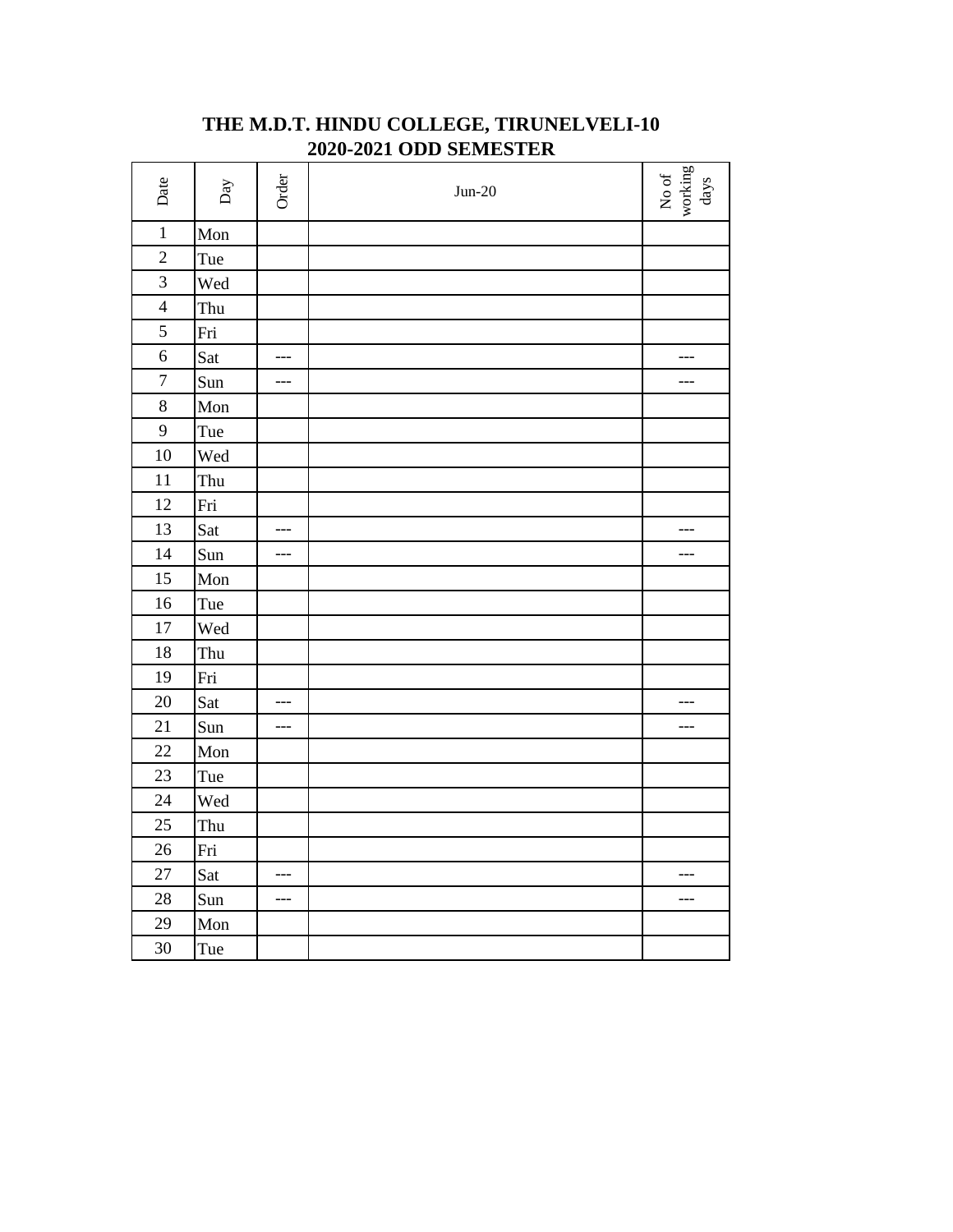|                |     |       | $Jul-20$ |       |
|----------------|-----|-------|----------|-------|
| $\mathbf{1}$   | Wed |       |          |       |
| $\overline{2}$ | Thu |       |          |       |
| $\overline{3}$ | Fri |       |          |       |
| $\overline{4}$ | Sat | ---   |          | ---   |
| 5              | Sun | ---   |          | ---   |
| $\overline{6}$ | Mon |       |          |       |
| $\overline{7}$ | Tue |       |          |       |
| 8              | Wed |       |          |       |
| 9              | Thu |       |          |       |
| 10             | Fri |       |          |       |
| 11             | Sat | $---$ |          | $---$ |
| 12             | Sun | ---   |          | $---$ |
| 13             | Mon |       |          |       |
| 14             | Tue |       |          |       |
| 15             | Wed |       |          |       |
| 16             | Thu |       |          |       |
| 17             | Fri |       |          |       |
| 18             | Sat | ---   |          | $---$ |
| 19             | Sun | $---$ |          | ---   |
| $20\,$         | Mon |       |          |       |
| 21             | Tue |       |          |       |
| 22             | Wed |       |          |       |
| 23             | Thu |       |          |       |
| 24             | Fri |       |          |       |
| 25             | Sat | $---$ |          | $---$ |
| 26             | Sun | $---$ |          | $---$ |
| $27\,$         | Mon |       |          |       |
| $28\,$         | Tue |       |          |       |
| 29             | Wed |       |          |       |
| 30             | Thu |       |          |       |
| 31             | Fri |       |          |       |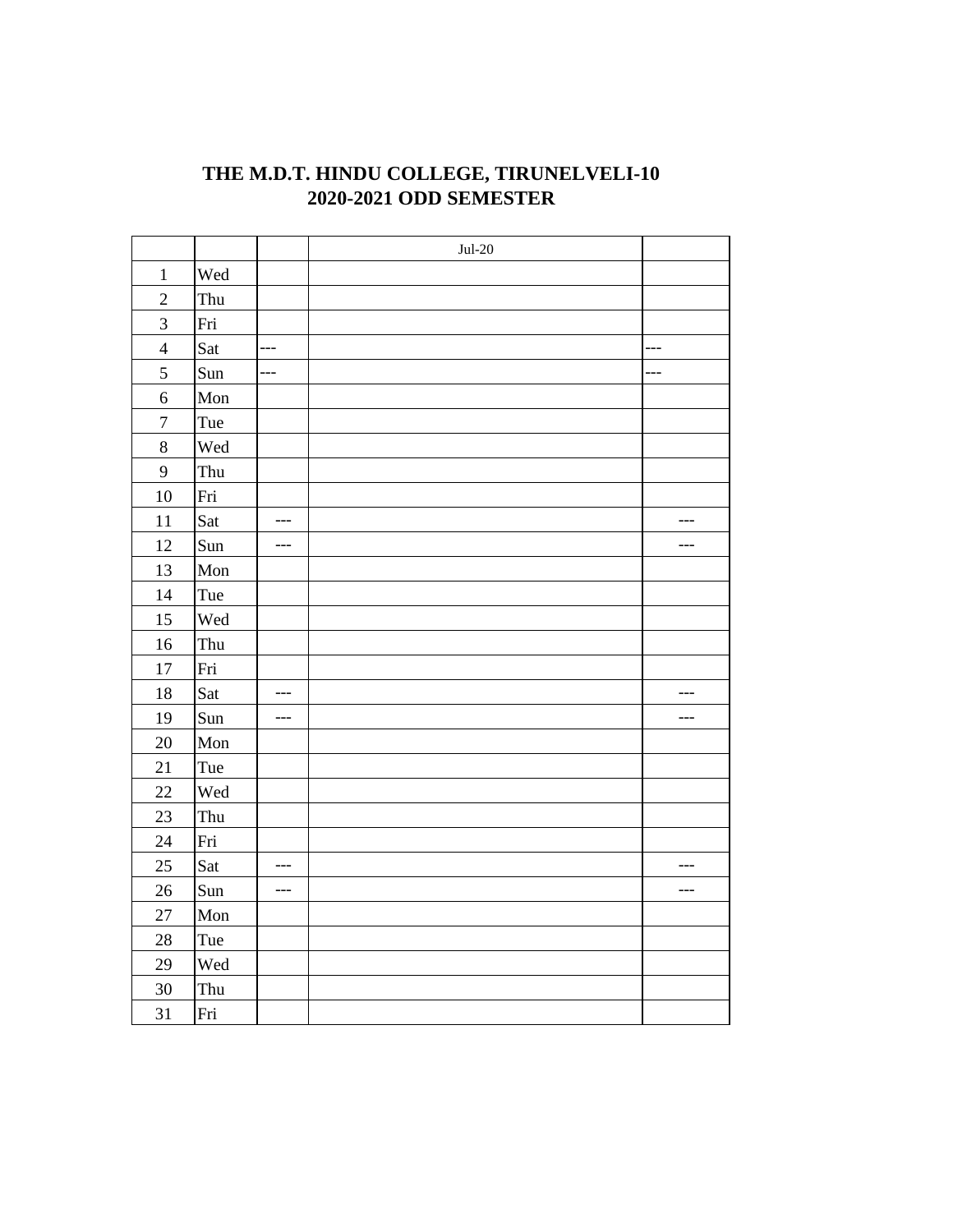|                  |     |       | Aug-20                              |                |
|------------------|-----|-------|-------------------------------------|----------------|
| $\mathbf{1}$     | Sat | $---$ | <b>BAKRID</b>                       | ---            |
| $\overline{2}$   | Sun | $---$ |                                     | $---$          |
| $\overline{3}$   | Mon |       | AVANI AVITTAM - YAJUR UPAKARMA (RH) | $\mathbf{1}$   |
| $\overline{4}$   | Tue |       | <b>GAYATHRI JAPAM (RH)</b>          | $\overline{2}$ |
| 5                | Wed |       |                                     | 3              |
| 6                | Thu |       |                                     | $\overline{4}$ |
| $\boldsymbol{7}$ | Fri |       |                                     | 5              |
| 8                | Sat |       |                                     | 6              |
| 9                | Sun | ---   |                                     | ---            |
| 10               | Mon |       |                                     | $\overline{7}$ |
| 11               | Tue |       | <b>GOKULA ASHTAMI</b>               | ---            |
| 12               | Wed |       |                                     | 8              |
| 13               | Thu |       |                                     | 9              |
| 14               | Fri |       |                                     | 10             |
| 15               | Sat | ---   | <b>Independence Day</b>             | $---$          |
| 16               | Sun | $---$ |                                     | $---$          |
| 17               | Mon |       |                                     | 11             |
| 18               | Tue |       |                                     | 12             |
| 19               | Wed |       |                                     | 13             |
| 20               | Thu |       |                                     | 14             |
| 21               | Fri |       |                                     | 15             |
| 22               | Sat | ---   | Vinayakar Chathurthi                | ---            |
| 23               | Sun | ---   |                                     | $---$          |
| 24               | Mon |       |                                     | 16             |
| 25               | Tue |       |                                     | 17             |
| 26               | Wed |       |                                     | 18             |
| 27               | Thu |       |                                     | 19             |
| 28               | Fri |       |                                     | 20             |
| 29               | Sat |       |                                     | 21             |
| 30               | Sun | ---   | <b>MOHARAM</b>                      | $---$          |
| 31               | Mon |       | ONAM (RH)                           | 22             |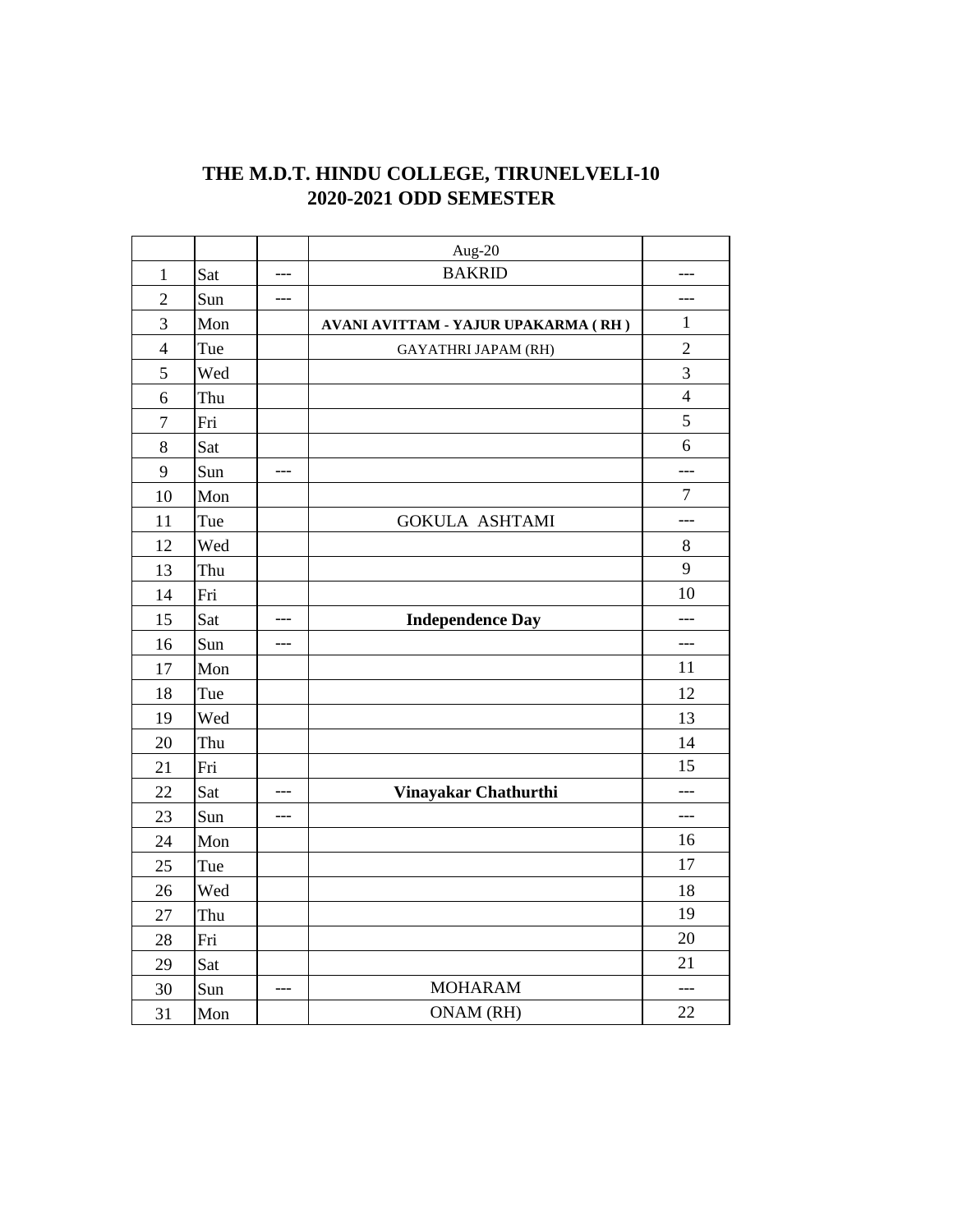|                  |     |       | Sep-20                        |       |
|------------------|-----|-------|-------------------------------|-------|
| $\mathbf{1}$     | Tue |       |                               | 23    |
| $\overline{2}$   | Wed |       |                               | 24    |
| $\overline{3}$   | Thu |       |                               | 25    |
| $\overline{4}$   | Fri |       |                               | 26    |
| 5                | Sat |       | <b>TEACHERS DAY</b>           | 27    |
| 6                | Sun | $---$ |                               | ---   |
| $\boldsymbol{7}$ | Mon |       | <b>I INTERNAL EXAM BEGINS</b> | 28    |
| 8                | Tue |       | WORLD LITERACY DAY            | 29    |
| 9                | Wed |       |                               | 30    |
| 10               | Thu |       |                               | 31    |
| 11               | Fri |       |                               | 32    |
| 12               | Sat |       |                               | 33    |
| 13               | Sun | ---   |                               | $---$ |
| 14               | Mon |       |                               | 34    |
| 15               | Tue |       |                               | 35    |
| 16               | Wed |       | WORLD OZONE DAY               | 36    |
| 17               | Thu |       | MAHALAYA AMAVASAI (RH)        | 37    |
| 18               | Fri |       |                               | 38    |
| 19               | Sat | ---   |                               | 39    |
| 20               | Sun | $---$ |                               | ---   |
| 21               | Mon |       | International Day of Peace    | 40    |
| 22               | Tue |       |                               | 41    |
| 23               | Wed |       |                               | 42    |
| 24               | Thu |       |                               | 43    |
| 25               | Fri |       |                               | 44    |
| 26               | Sat | $---$ |                               | 45    |
| 27               | Sun | $---$ |                               | $---$ |
| 28               | Mon |       |                               | 46    |
| 29               | Tue |       |                               | 47    |
| 30               | Wed |       |                               | 48    |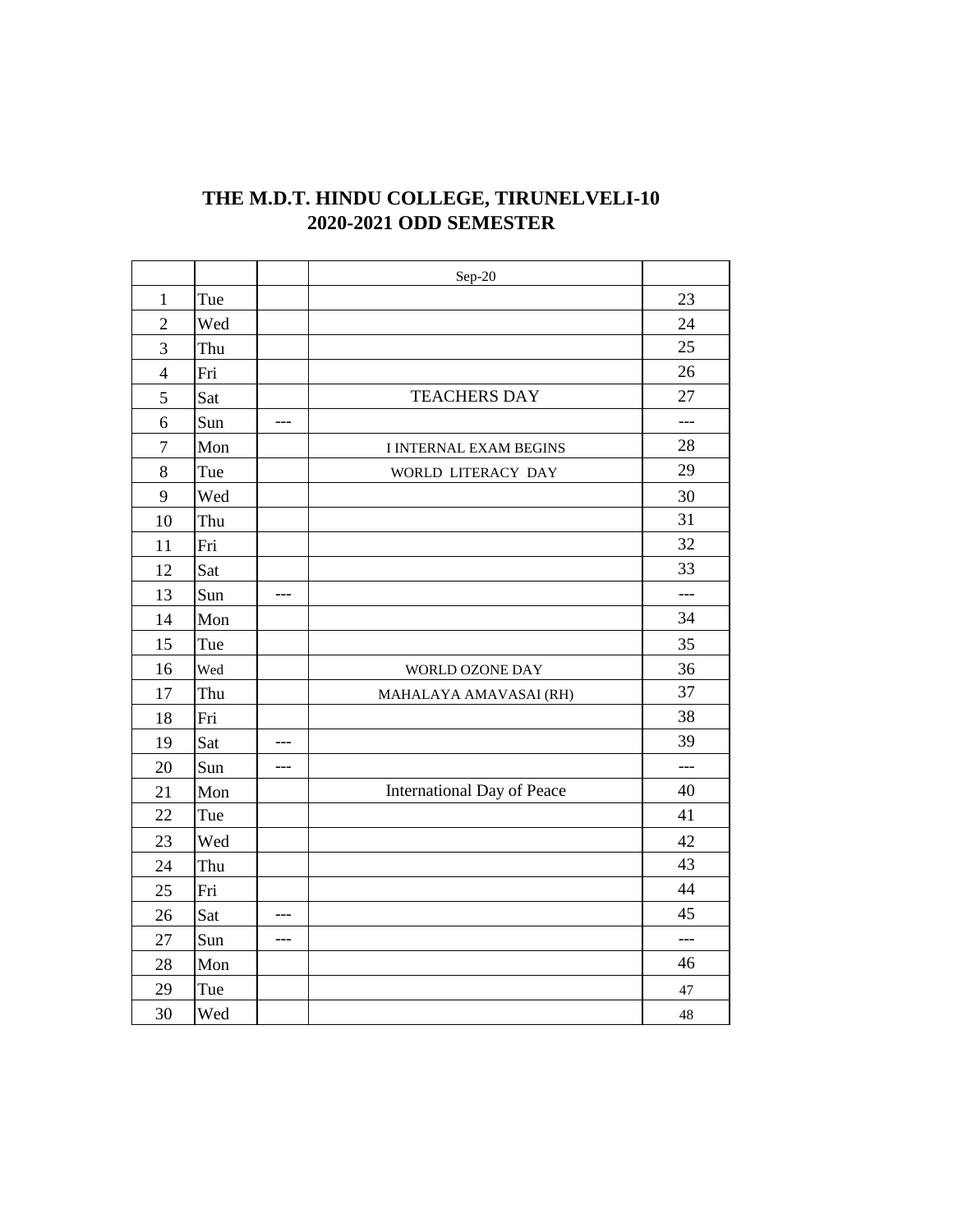| $\mathbf{1}$   | Thu |     |                                        | 49    |
|----------------|-----|-----|----------------------------------------|-------|
| $\overline{2}$ | Fri |     | Gandhi Jayanthi                        |       |
| 3              | Sat | --- |                                        | 50    |
| $\overline{4}$ | Sun | --- |                                        | ---   |
| 5              | Mon |     |                                        | 51    |
| 6              | Tue |     |                                        | 52    |
| $\tau$         | Wed |     |                                        | 53    |
| 8              | Thu |     |                                        | 54    |
| 9              | Fri |     | World Post Office Day                  | 55    |
| 10             | Sat | --- |                                        | 56    |
| 11             | Sun | --- |                                        | $---$ |
| 12             | Mon |     | II Internal Exam Begin                 | 57    |
| 13             | Tue |     |                                        | 58    |
| 14             | Wed |     |                                        | 59    |
| 15             | Thu |     | Dr.A.P.J Abdul kalam Brith Annivercary | 60    |
| 16             | Fri |     | WORD FOOD DAY                          | 61    |
| 17             | Sat | --- |                                        | 62    |
| 18             | Sun | --- |                                        | $---$ |
| 19             | Mon |     |                                        | 63    |
| 20             | Tue |     |                                        | 64    |
| 21             | Wed |     |                                        | 65    |
| 22             | Thu |     |                                        | 66    |
| 23             | Fri |     |                                        | 67    |
| 24             | Sat |     |                                        | 68    |
| 25             | Sun | --- | <b>SARASWATHI POOJA</b>                | $---$ |
| 26             | Mon |     | VIJAYADASAMI                           | 69    |
| 27             | Tue |     |                                        | 70    |
| 28             | Wed |     |                                        | 71    |
| 29             | Thu |     |                                        | 72    |
| 30             | Fri | --- | <b>MILADI NABI</b>                     | ---   |
| 31             | Sat | --- |                                        | ---   |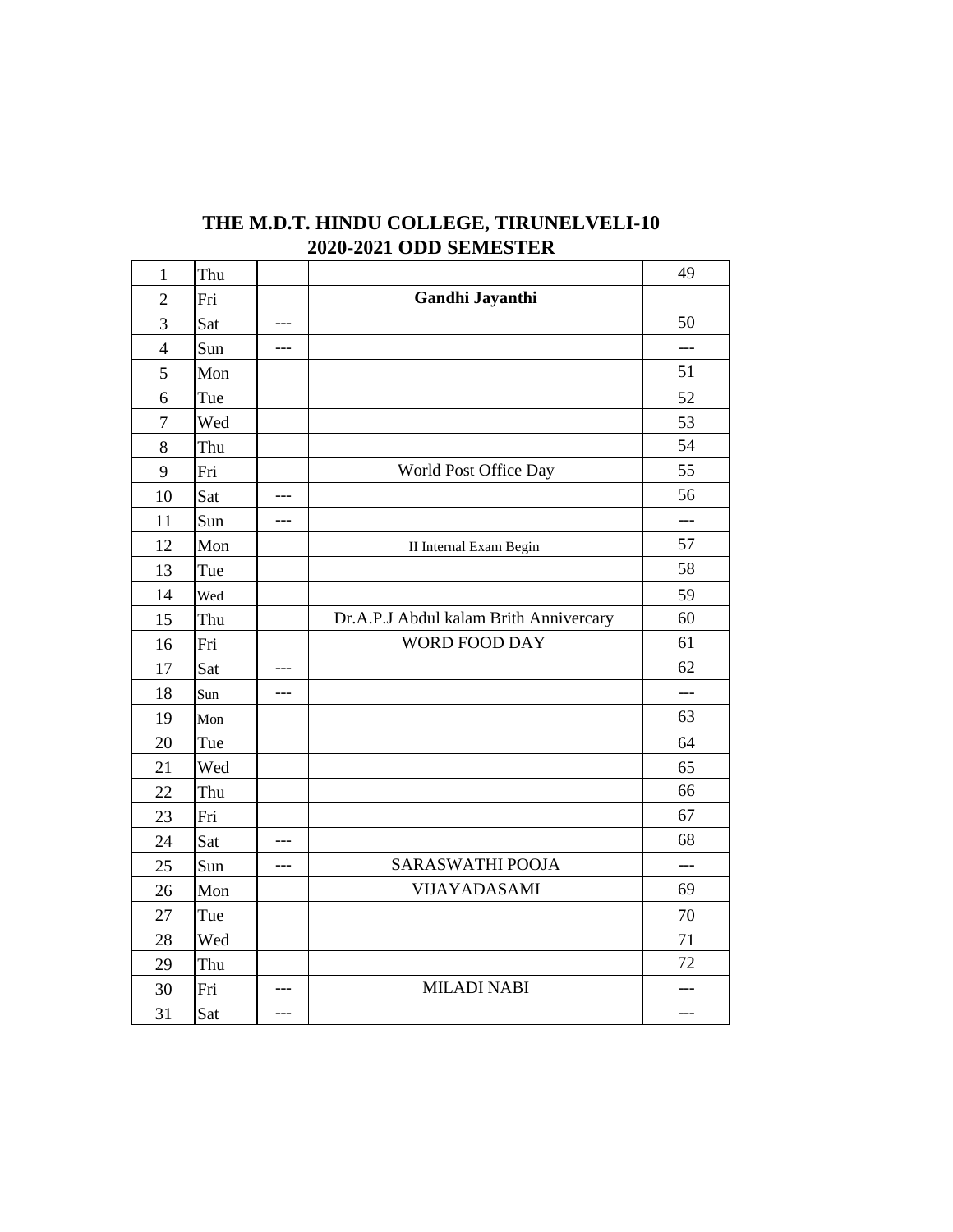| $\mathbf{1}$     | Sun | ---   |                            | ---            |
|------------------|-----|-------|----------------------------|----------------|
| $\overline{2}$   | Mon |       |                            | 73             |
| $\overline{3}$   | Tue |       |                            | 74             |
| $\overline{4}$   | Wed |       |                            | 75             |
| 5                | Thu |       |                            | 76             |
| 6                | Fri |       |                            | 77             |
| $\boldsymbol{7}$ | Sat |       |                            | 78             |
| 8                | Sun | ---   |                            | $---$          |
| 9                | Mon |       | III Internal Exams Begin   | 79             |
| 10               | Tue |       |                            | 80             |
| 11               | Wed |       |                            | 81             |
| 12               | Thu |       |                            | 82             |
| 13               | Fri |       |                            | 83             |
| 14               | Sat | $---$ | Deepavali / Children's day | $---$          |
| 15               | Sun | ---   |                            | $\overline{a}$ |
| 16               | Mon |       |                            | 84             |
| 17               | Tue |       |                            | 85             |
| 18               | Wed |       |                            | 86             |
| 19               | Thu |       |                            | 87             |
| 20               | Fri |       | KANDHA SASHTI              | 88             |
| 21               | Sat | $---$ |                            | ---            |
| 22               | Sun | ---   |                            | ---            |
| 23               | Mon |       |                            | 89             |
| 24               | Tue |       |                            | 90             |
| 25               | Wed |       |                            |                |
| 26               | Thu |       |                            |                |
| 27               | Fri |       |                            |                |
| 28               | Sat | ---   |                            | ---            |
| 29               | Sun | ---   | THIRU KARTHIGAI DEEPAM     | ---            |
| 30               | Mon |       |                            |                |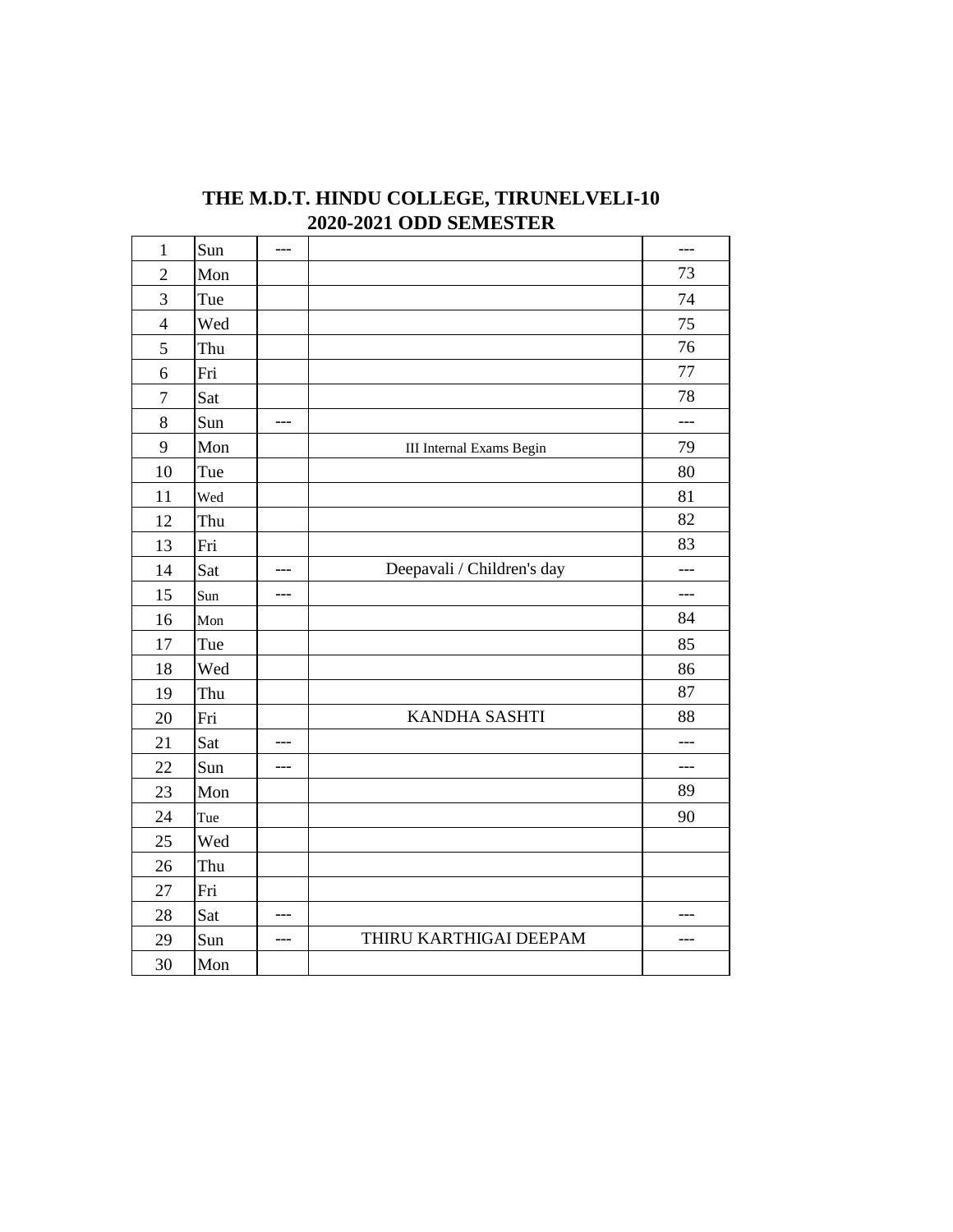| THE M.D.T. HINDU COLLEGE, TIRUNELVELI-10 |  |
|------------------------------------------|--|
| <b>2020-2021 EVEN SEMESTER</b>           |  |

| Date                     | Day | Order                       | <b>Dec-20</b>                        | No. of<br>working days |
|--------------------------|-----|-----------------------------|--------------------------------------|------------------------|
| $\mathbf{1}$             | Tue |                             |                                      |                        |
| $\overline{2}$           | Wed |                             |                                      |                        |
| 3                        | Thu |                             |                                      |                        |
| $\overline{\mathcal{L}}$ | Fri |                             |                                      |                        |
| 5                        | Sat |                             |                                      |                        |
| 6                        | Sun |                             |                                      |                        |
| $\boldsymbol{7}$         | Mon |                             | Flag Day                             |                        |
| $8\,$                    | Tue |                             |                                      |                        |
| 9                        | Wed |                             | International Day against Corruption |                        |
| 10                       | Thu |                             |                                      |                        |
| 11                       | Fri |                             |                                      |                        |
| 12                       | Sat |                             |                                      |                        |
| 13                       | Sun |                             |                                      |                        |
| 14                       | Mon |                             |                                      |                        |
| 15                       | Tue |                             |                                      |                        |
| 16                       | Wed |                             |                                      |                        |
| 17                       | Thu |                             |                                      |                        |
| 18                       | Fri |                             |                                      |                        |
| 19                       | Sat |                             |                                      |                        |
| 20                       | Sun |                             | <b>NCC DAY</b>                       |                        |
| 21                       | Mon |                             |                                      |                        |
| 22                       | Tue |                             |                                      |                        |
| 23                       | Wed |                             |                                      |                        |
| 24                       | Thu |                             | CHRISTMAS EVE (RH)                   |                        |
| 25                       | Fri |                             | CHRISTMAS / VAIKUNDA EKADASI         |                        |
| 26                       | Sat |                             |                                      |                        |
| 27                       | Sun |                             |                                      |                        |
| 28                       | Mon | $\overline{I}$              | Commencement of Even Semester        | $\mathbf{1}$           |
| 29                       | Tue | $\rm II$                    |                                      | $\sqrt{2}$             |
| 30                       | Wed | $\mathop{\rm III}\nolimits$ | ARUDRA DARISANAM (RH)                | 3                      |
| 31                       | Thu | IV                          | NEW YEARS EVE (RH)                   | $\overline{4}$         |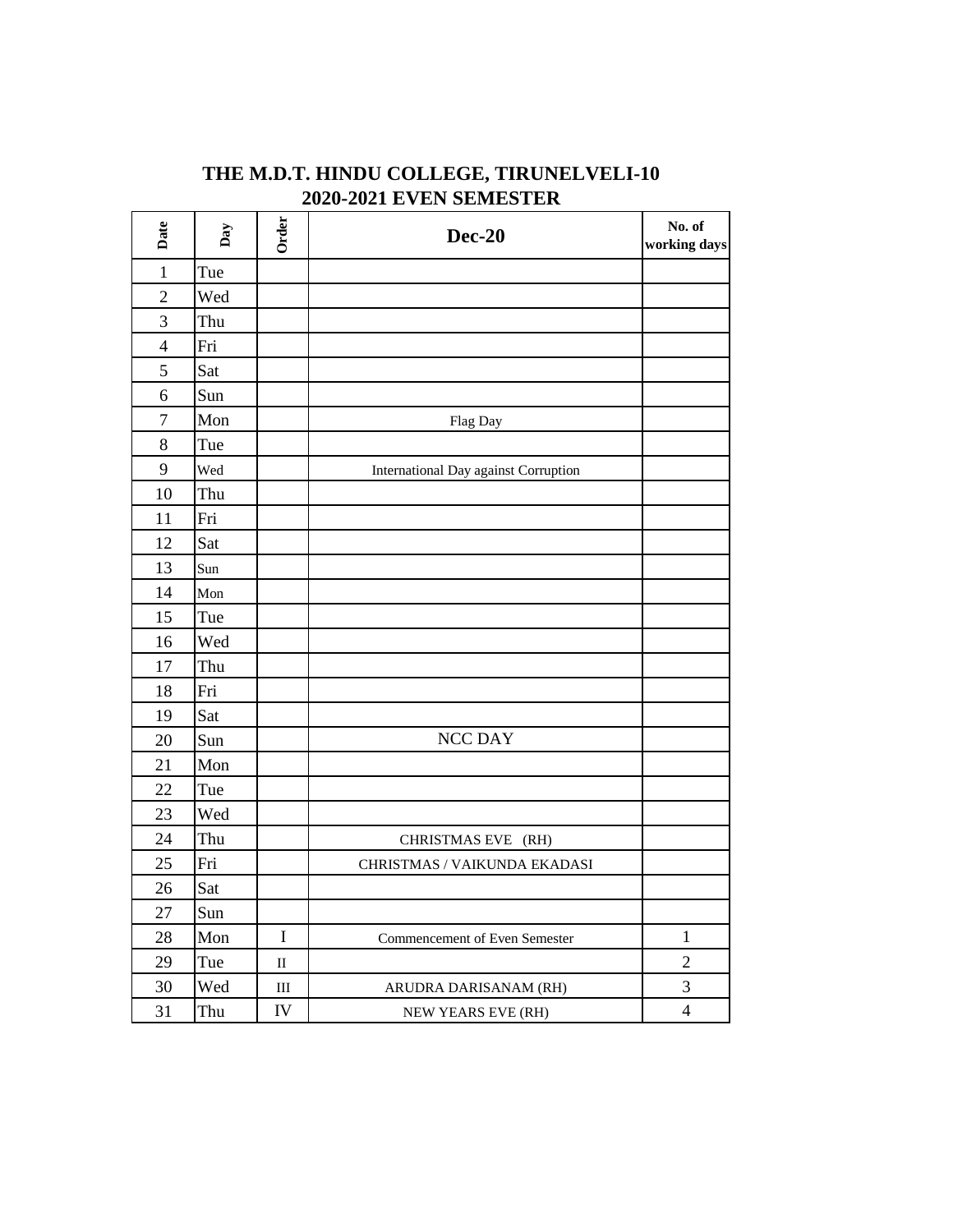| THE M.D.T. HINDU COLLEGE, TIRUNELVELI-10 |  |
|------------------------------------------|--|
| <b>2020-2021 EVEN SEMESTER</b>           |  |

| Date           | Day | Order        | $Jan-21$                                | No. of<br>working days |
|----------------|-----|--------------|-----------------------------------------|------------------------|
| $\mathbf{1}$   | Fri | $---$        | <b>ENGLISH N EW YEAR</b>                |                        |
| $\overline{2}$ | Sat | ---          |                                         | ---                    |
| 3              | Sun | ---          |                                         | ---                    |
| $\overline{4}$ | Mon | V            |                                         | 5                      |
| 5              | Tue | VI           |                                         | 6                      |
| 6              | Wed | I            |                                         | $\overline{7}$         |
| $\overline{7}$ | Thu | $\rm II$     |                                         | 8                      |
| 8              | Fri | III          |                                         | 9                      |
| 9              | Sat | ---          |                                         | ---                    |
| 10             | Sun | ---          |                                         | ---                    |
| 11             | Mon | IV           |                                         | 10                     |
| 12             | Tue | $\mathbf{V}$ | NATIONAL YOUTH DAY                      | 11                     |
| 13             | Wed | $---$        | HANUMAN JEYANTHI / BHOGI (RH)           | $---$                  |
| 14             | Thu | $---$        | <b>PONGAL</b>                           | ---                    |
| 15             | Fri | $---$        | THIRUVALLUVAR DAY                       | ---                    |
| 16             | Sat | ---          | <b>UZHAVAR THIRUNAL</b>                 | ---                    |
| 17             | Sun | ---          |                                         | ---                    |
| 18             | Mon | VI           |                                         | 12                     |
| 19             | Tue | $\bf I$      |                                         | 13                     |
| 20             | Wed | $\mathbf{I}$ |                                         | 14                     |
| 21             | Thu | Ш            |                                         | 15                     |
| 22             | Fri | IV           |                                         | 16                     |
| 23             | Sat | $---$        |                                         | ---                    |
| 24             | Sun | ---          | Karvin Apmydeen Abdulkadhar (RH)        | ---                    |
| 25             | Mon | $\mathbf V$  | National Voters day / India Tourism day | 17                     |
| 26             | Tue | $---$        | <b>Republic Day</b>                     | $---$                  |
| 27             | Wed | VI           |                                         | 18                     |
| 28             | Thu | $---$        | Thai Poosam                             | $---$                  |
| 29             | Fri | $\mathbf I$  |                                         | 19                     |
| 30             | Sat | $\mathbf{I}$ |                                         | 20                     |
| 31             | Sun | $---$        |                                         | ---                    |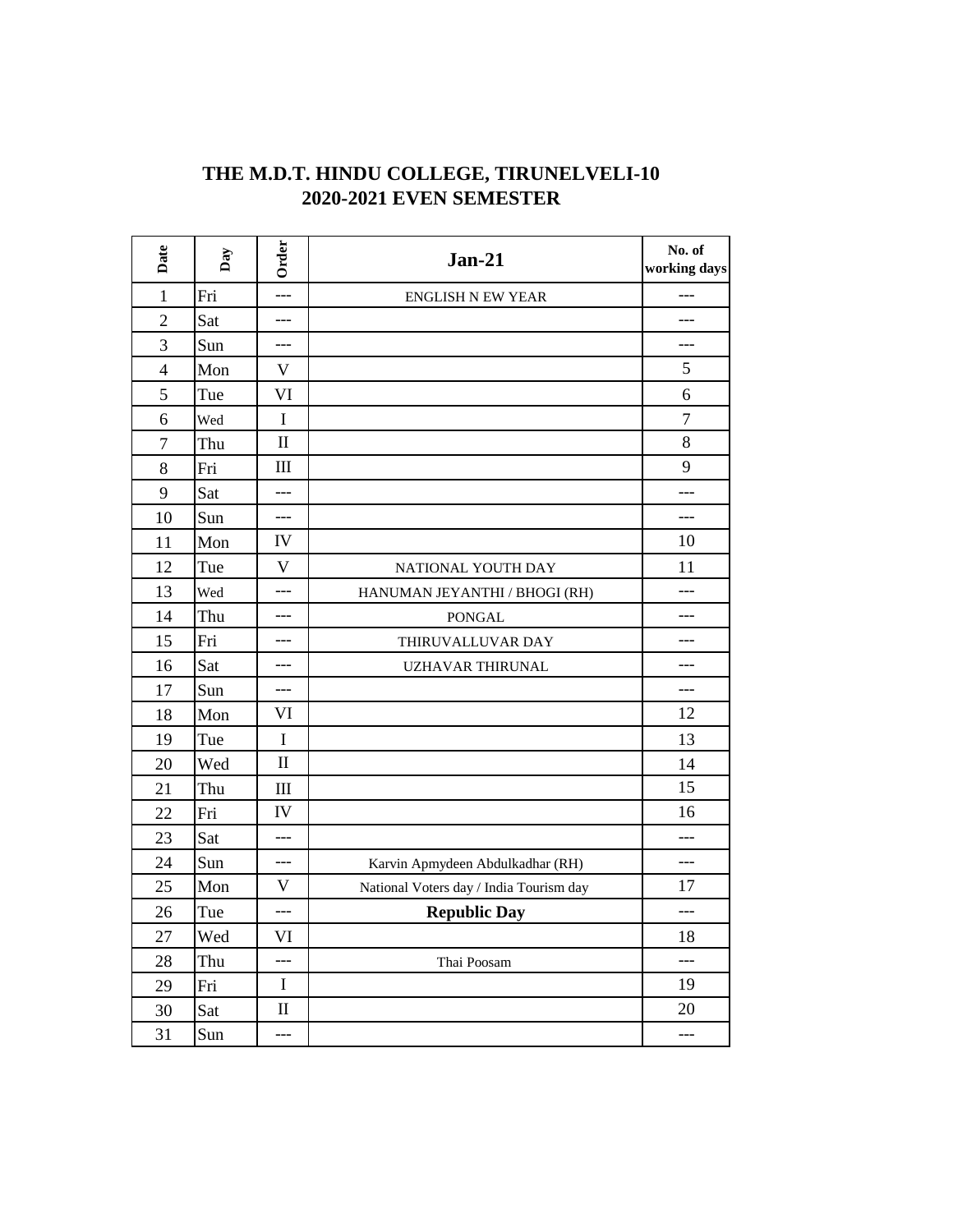| THE M.D.T. HINDU COLLEGE, TIRUNELVELI-10 |  |
|------------------------------------------|--|
| <b>2020-2021 EVEN SEMESTER</b>           |  |

| Date           | Day | Order              | <b>Feb-21</b>                                   | No. of<br>working days |
|----------------|-----|--------------------|-------------------------------------------------|------------------------|
| $\mathbf{1}$   | Mon | $\rm III$          |                                                 | 21                     |
| $\overline{c}$ | Tue | IV                 | World wet lands day                             | 22                     |
| $\overline{3}$ | Wed | $\mathbf V$        |                                                 | 23                     |
| 4              | Thu | VI                 | World Cancer day                                | 24                     |
| 5              | Fri | $\mathbf I$        |                                                 | 25                     |
| 6              | Sat | $\rm II$           |                                                 | 26                     |
| 7              | Sun | ---                |                                                 | ---                    |
| 8              | Mon | $\rm III$          | First Internal Test begins (II, III UG, II PG)  | 27                     |
| 9              | Tue | IV                 |                                                 | 28                     |
| 10             | Wed | $\mathbf{V}$       |                                                 | 29                     |
| 11             | Thu | VI                 | Thai amavasai                                   | 30                     |
| 12             | Fri | $\bf I$            |                                                 | 31                     |
| 13             | Sat | $\mathbf{I}$       |                                                 | 32                     |
| 14             | Sun | $---$              |                                                 | $---$                  |
| 15             | Mon | $\mathop{\rm III}$ |                                                 | 33                     |
| 16             | Tue | ${\rm IV}$         |                                                 | 34                     |
| 17             | Wed | $\mathbf V$        | Ash Wednesday (RH)                              | 35                     |
| 18             | Thu | VI                 |                                                 | 36                     |
| 19             | Fri | $\mathbf I$        | Rath Saptami                                    | ---                    |
| 20             | Sat | $\mathbf H$        |                                                 | 37                     |
| 21             | Sun | $\overline{a}$     |                                                 | ---                    |
| 22             | Mon | $\rm III$          |                                                 | 38                     |
| 23             | Tue | IV                 |                                                 | 39                     |
| 24             | Wed | $\mathbf V$        |                                                 | 40                     |
| 25             | Thu | VI                 |                                                 | 41                     |
| 26             | Fri | $\mathbf I$        |                                                 | 42                     |
| 27             | Sat | $\rm II$           | World sustainable Energy day/Masi magam<br>(RH) | 43                     |
| 28             | Sun | $---$              | National Science day                            | $---$                  |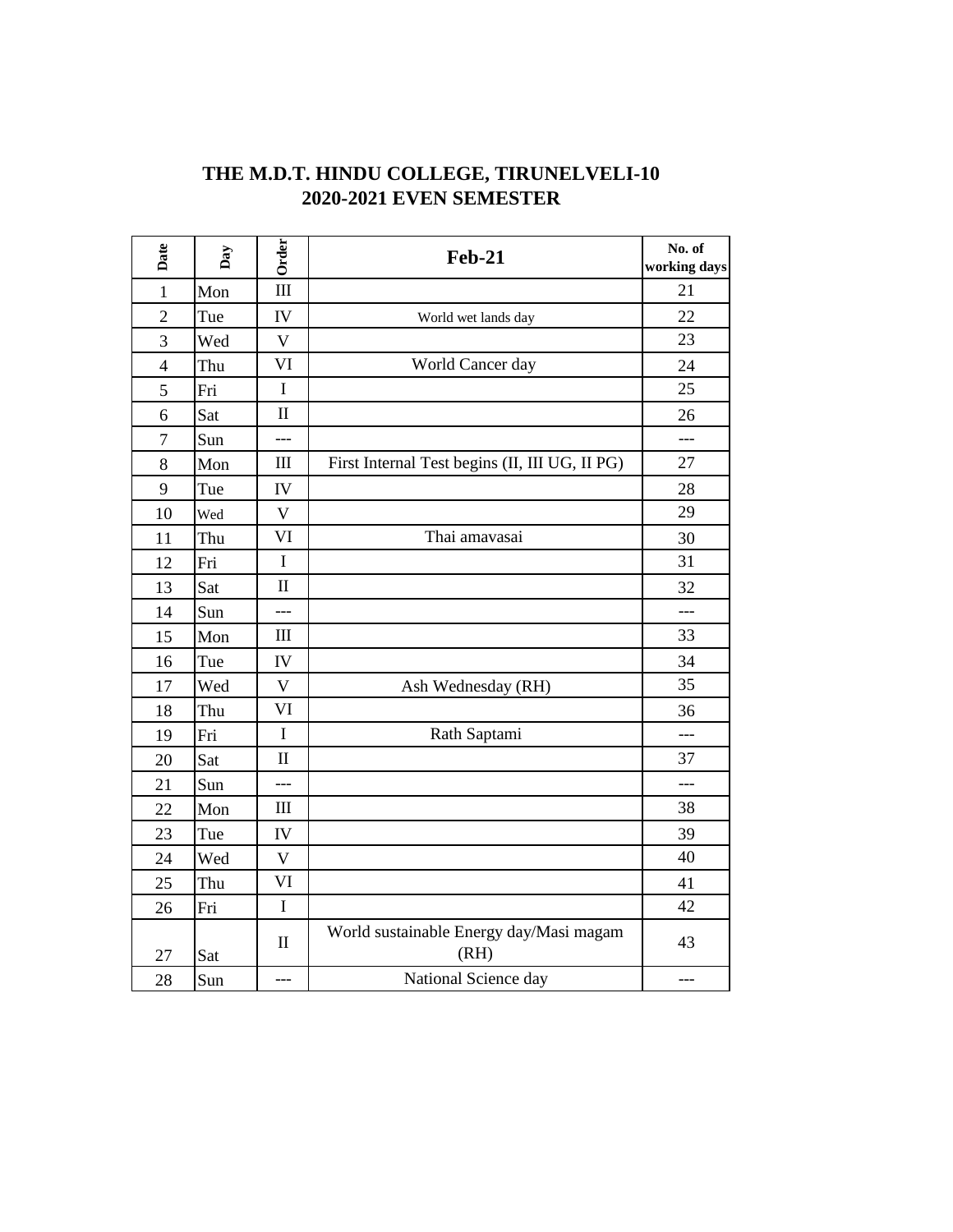| THE M.D.T. HINDU COLLEGE, TIRUNELVELI-10 |  |
|------------------------------------------|--|
| <b>2020-2021 EVEN SEMESTER</b>           |  |

| Date           | Day | Order                           | $Mar-21$                                            | No. of<br>working days |
|----------------|-----|---------------------------------|-----------------------------------------------------|------------------------|
| $\mathbf{1}$   | Mon | III                             |                                                     | 44                     |
| $\overline{c}$ | Tue | IV                              |                                                     | 45                     |
| 3              | Wed | $\mathbf{V}$                    | World wildlife Day                                  | 46                     |
| 4              | Thu | ---                             | Bhagavan Vaikunda Samy Aradhana                     | ---                    |
| 5              | Fri | VI                              |                                                     | 47                     |
| 6              | Sat | $\mathbf I$                     |                                                     | 48                     |
| $\overline{7}$ | Sun | $-$                             |                                                     | ---                    |
| 8              | Mon | $\mathbf{I}$                    | <b>International Womens Day</b>                     | 49                     |
| 9              | Tue | III                             |                                                     | 50                     |
| 10             | Wed | IV                              |                                                     | 51                     |
| 11             | Thu | $\ensuremath{\mathsf{V}}$       | Sri Maha Sivarathiri (RH) / II Internal Test Begins | 52                     |
| 12             | Fri | VI                              |                                                     | 53                     |
| 13             | Sat | $\mathbf I$                     |                                                     | 54                     |
| 14             | Sun |                                 |                                                     |                        |
| 15             | Mon | $\mathbf{I}$                    | World Consumer Rights Day                           | 55                     |
| 16             | Tue | III                             |                                                     | 56                     |
| 17             | Wed | IV                              |                                                     | 57                     |
| 18             | Thu | $\overline{\mathsf{V}}$         | Election Training Classes - 1 leave                 | $---$                  |
| 19             | Fri | VI                              |                                                     | 58                     |
| 20             | Sat | I                               | <b>TANCET</b> Exam                                  | ---                    |
| 21             | Sun |                                 |                                                     | ---                    |
| 22             | Mon | П                               | World Water Day                                     | 59                     |
| 23             | Tue | $\rm III$                       |                                                     | 60                     |
| 24             | Wed | IV                              |                                                     | 61                     |
| 25             | Thu | $\mathbf V$                     |                                                     | 62                     |
| 26             | Fri | VI                              | Election Training Classes - 2 leave                 | ---                    |
| 27             | Sat | I                               | Sabey Farath (RH)                                   | 63                     |
| 28             | Sun | ---                             | Panguni Uthiram/Holi                                | ---                    |
| 29             | Mon | $\mathop{\mathrm{II}}\nolimits$ |                                                     | 64                     |
| 30             | Tue | Ш                               |                                                     | 65                     |
| 31             | Wed | IV                              |                                                     | 66                     |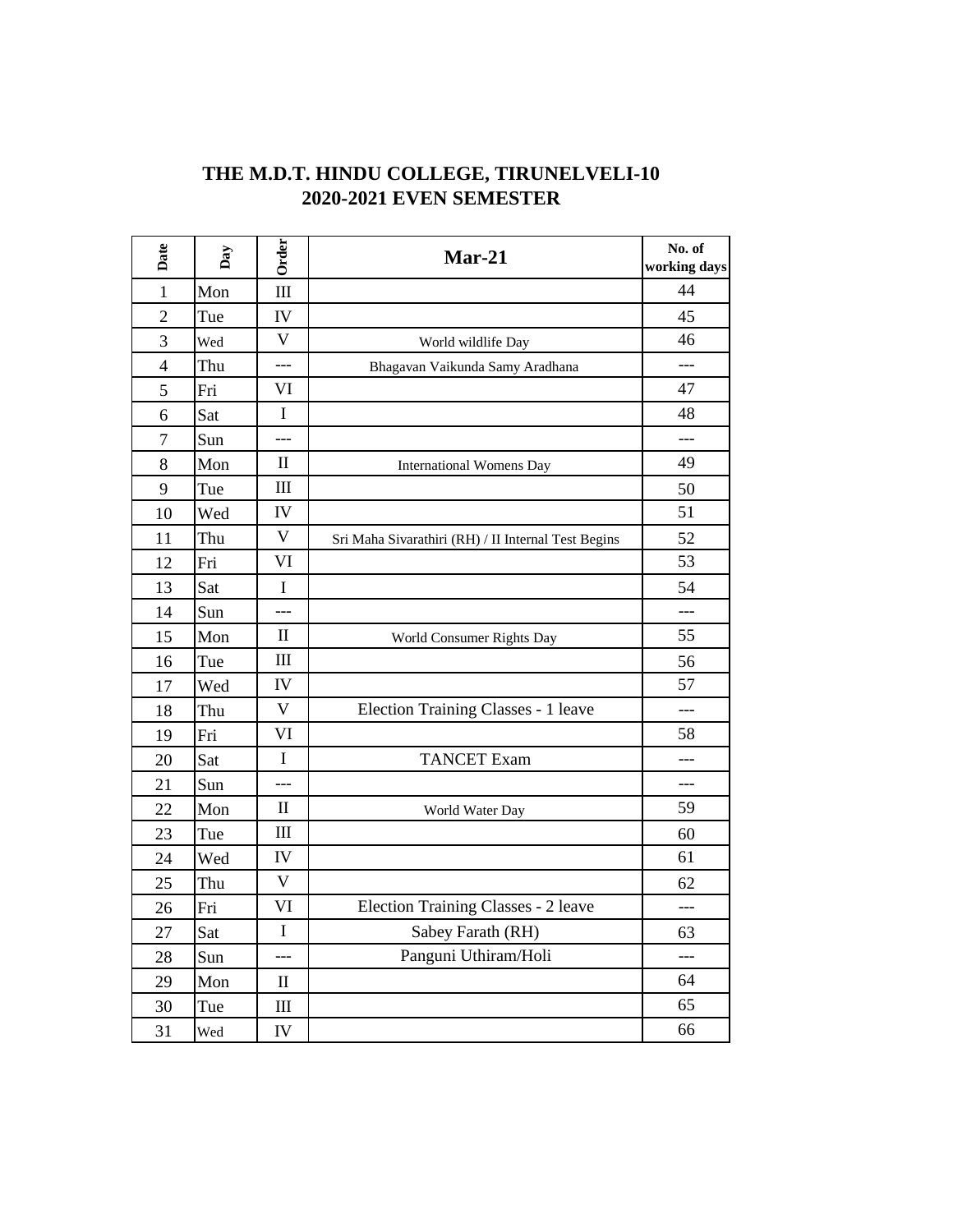| Date           | $_{\text{Day}}$ | Order                   | Apr-21                                                  | No. of<br>working days |
|----------------|-----------------|-------------------------|---------------------------------------------------------|------------------------|
| $\mathbf{1}$   | Thu             | $\overline{\mathsf{V}}$ | Moundy Thursday (RH)                                    | 67                     |
| $\overline{2}$ | Fri             | $---$                   | Good Friday                                             | ---                    |
| 3              | Sat             | VI                      | Election Training Classes - 3                           |                        |
| $\overline{4}$ | Sun             | ---                     | Easter's Day                                            | ---                    |
| 5              | Mon             | $\mathbf I$             | Election duty (Previous day) - 4                        |                        |
| 6              | Tue             | $\mathbf{I}$            | Election Holiday (Polling day) - 5                      |                        |
| $\tau$         | Wed             | Ш                       | World Health day                                        | 68                     |
| 8              | Thu             | IV                      | Second Internal Test begins (IUG/IPG)                   | 69                     |
| 9              | Fri             | $\mathbf V$             |                                                         | 70                     |
| 10             | Sat             | VI                      |                                                         | 71                     |
| 11             | Sun             | ---                     |                                                         | ---                    |
| 12             | Mon             | $\mathbf I$             |                                                         | 72                     |
| 13             | Tue             | ---                     | Telugu New Year/ Ramzan First day (RH)                  | ---                    |
| 14             | Wed             | ---                     | Tamil New Year/Ambethkar Jeyanthi                       | ---                    |
| 15             | Thu             | $\mathbf{I}$            | III Internal test begins 15.04.2021 II, IIIUG/IIPG      | 73                     |
| 16             | Fri             | Ш                       |                                                         | 74                     |
| 17             | Sat             | IV                      |                                                         | 75                     |
| 18             | Sun             | ---                     |                                                         | ---                    |
| 19             | Mon             | V                       |                                                         | 76                     |
| 20             | Tue             | VI                      |                                                         | 77                     |
| 21             | Wed             | $\mathbf I$             | Sri Rama Navami                                         | 78                     |
| 22             | Thu             | $\mathbf{I}$            | World Earth day                                         | 79                     |
| 23             | Fri             | $\mathop{\rm III}$      | World Book and Copyright Day                            | 80                     |
| 24             | Sat             | IV                      |                                                         | 81                     |
| 25             | Sun             | ---                     | Mahaveer Jeyanthi                                       |                        |
| $26\,$         | Mon             | V                       | World Intellectual Property Day/Chitra<br>Pournami (RH) | 82                     |
| 27             | Tue             | VI                      |                                                         | 83                     |
| 28             | Wed             | I                       |                                                         | 84                     |
| 29             | Thu             | $\mathbf V$             |                                                         | 85                     |
| 30             | Fri             | VI                      |                                                         | 86                     |